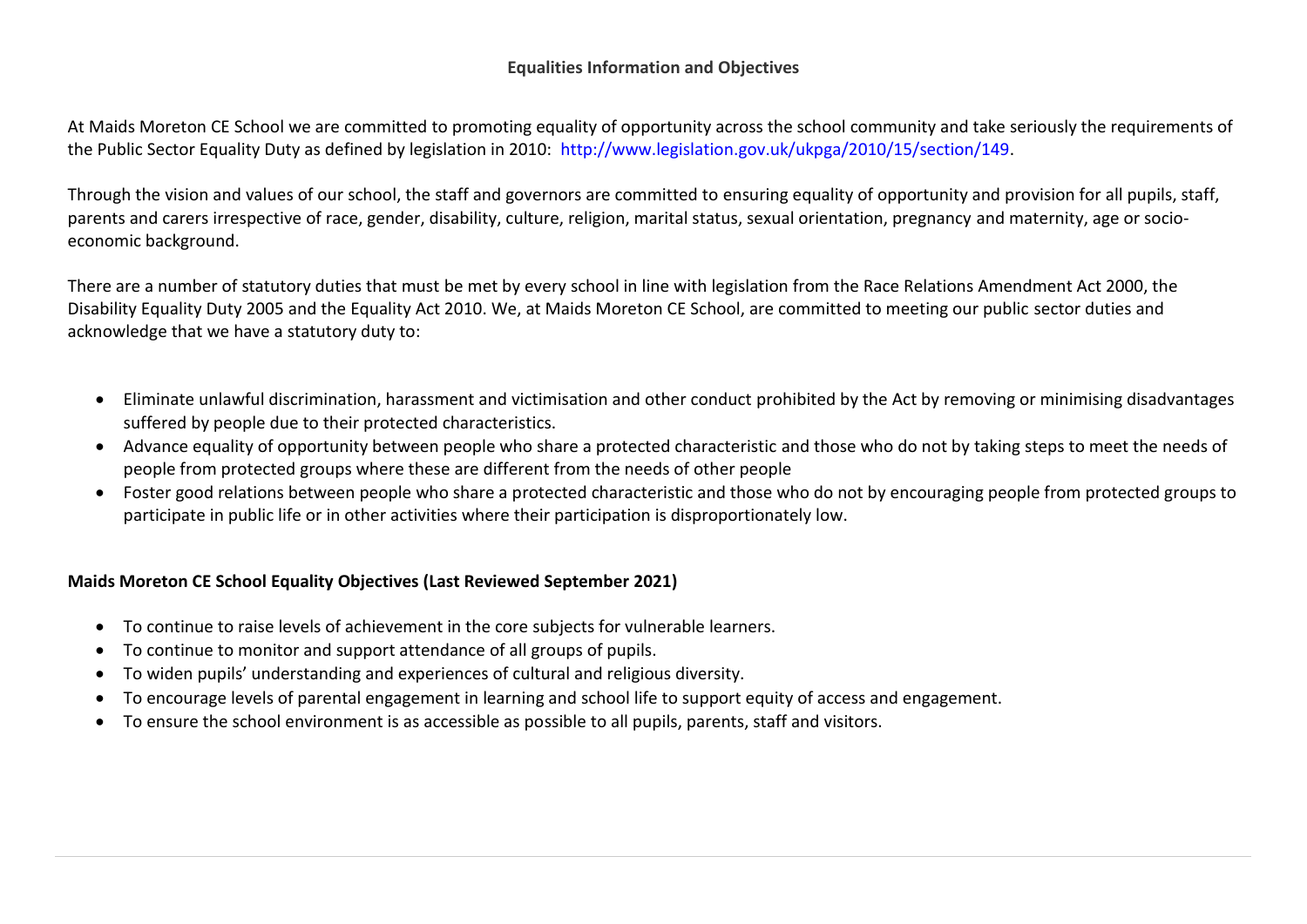## **Equalities information (Last Reviewed September 2021)**

| <b>Protected</b> | Aims of the general duty                                                                                                                                                                                 |                                                                                                                                                                                                                                                                             |                                                                                                                                                                                 |  |
|------------------|----------------------------------------------------------------------------------------------------------------------------------------------------------------------------------------------------------|-----------------------------------------------------------------------------------------------------------------------------------------------------------------------------------------------------------------------------------------------------------------------------|---------------------------------------------------------------------------------------------------------------------------------------------------------------------------------|--|
| characteristics  | What evidence do we hold that we<br>eliminate unlawful discrimination,<br>harassment and victimisation?                                                                                                  | How do we advance equality of opportunity<br>between people who share a protected<br>characteristic and those who do not?                                                                                                                                                   | How do we foster good relations between<br>people who share a protected<br>characteristic and those who do not?                                                                 |  |
| Race             | Racist incidents (which a rare) are<br>treated very seriously and are recorded<br>and reported annually to the governing<br>body and to the Local Authority.<br>Pupil behaviour is outstanding and treat | The school provides opportunities for children<br>to experience other cultures through the<br>curriculum, assemblies and through<br>enrichment visits and visitors to the school<br>(e.g. Chinese New Year Focus Week, learning<br>about Judaism in RE, Ghana in geography, | Children share experiences of other<br>cultures and are interested in each other's<br>lives. Racial diversity is positively<br>promoted.<br>Visitors to the school are actively |  |
|                  | each other with respect and kindness.<br>Staff also demonstrate mutual respect<br>for one another and model our school<br>values.                                                                        | multifaith focus weeks). These experiences<br>are showcased on the school website and<br>newsletter.                                                                                                                                                                        | encouraged, giving children a positive<br>insight into the diverse lives of others.<br>Resources are purchased which reflect                                                    |  |
|                  | All pupils achieve well and make good<br>progress, irrespective of race.                                                                                                                                 | The school makes the most of international<br>events to celebrate diversity and promote<br>understanding of different cultures, e.g.<br>supporting Comic Relief, Water Aid.                                                                                                 | and positively promote racial diversity,<br>e.g. small world figures, library books,<br>displays]                                                                               |  |
|                  | The ethnic diversity of the school reflects<br>the demographic of the local area.                                                                                                                        |                                                                                                                                                                                                                                                                             |                                                                                                                                                                                 |  |
|                  | Feedback from parents demonstrates a<br>shared view that the school is inclusive of<br>children from different cultures and<br>backgrounds.                                                              |                                                                                                                                                                                                                                                                             |                                                                                                                                                                                 |  |
|                  | Staff recruitment and professional<br>review procedures help ensure equality<br>of opportunity.                                                                                                          |                                                                                                                                                                                                                                                                             |                                                                                                                                                                                 |  |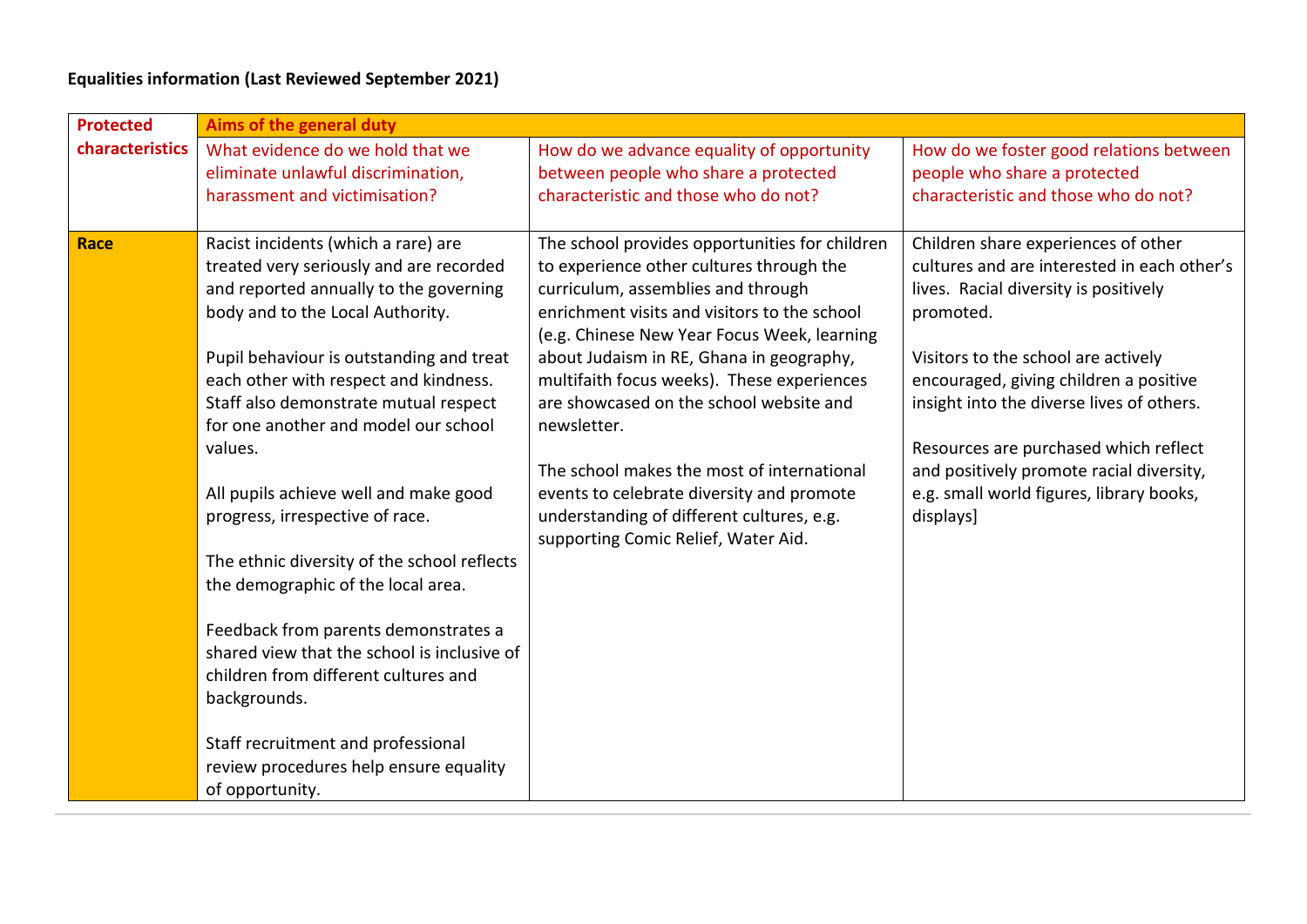| <b>Disability</b> | We have an active accessibility plan and<br>policy which is available on the school<br>website.<br>We ensure that pupils with disabilities or<br>additional needs play a full and active<br>part in all aspects of school life, including<br>visits, special events and extra-curricular<br>activities.<br>Staff recruitment and professional<br>review procedures help ensure equality<br>of opportunity.<br>The school website is user friendly and<br>compliant.<br>The SENDCo has undertaken mandatory<br>SEND training and gained accreditation. | All pupils are seen to participate fully in all<br>aspects of school life, e.g. visits, clubs, school<br>productions, special events.<br>We make reasonable adjustments for staff,<br>parents and pupils with disabilities to ensure<br>they are not at a disadvantage.<br>We ensure that parents who are disabled are<br>able to access school events together with<br>parents who do not have disabilities.<br>An allocated parking space close to the school<br>has been made available for the use of parents<br>or visitors with disabilities.<br>The school has a disabled toilet that is<br>sufficiently large enough to accommodate a<br>wheelchair and toileting chairs. | Expectations of pupils with disability are<br>high and include appropriate challenge for<br>all pupils.<br>Positive relationships are made between<br>all pupils who see each other as equals.<br>Children demonstrate compassion and<br>care for each other within a supportive<br>environment.<br>The school works closely with outside<br>agencies including Young Carers and the<br><b>Specialist Teaching Service.</b><br>Assemblies, training and enrichment<br>events help raise awareness and<br>understanding within the school and<br>wider community.<br>Tailored programmes are in place for<br>pupils with SEN to support school to<br>school transition. |
|-------------------|-------------------------------------------------------------------------------------------------------------------------------------------------------------------------------------------------------------------------------------------------------------------------------------------------------------------------------------------------------------------------------------------------------------------------------------------------------------------------------------------------------------------------------------------------------|-----------------------------------------------------------------------------------------------------------------------------------------------------------------------------------------------------------------------------------------------------------------------------------------------------------------------------------------------------------------------------------------------------------------------------------------------------------------------------------------------------------------------------------------------------------------------------------------------------------------------------------------------------------------------------------|------------------------------------------------------------------------------------------------------------------------------------------------------------------------------------------------------------------------------------------------------------------------------------------------------------------------------------------------------------------------------------------------------------------------------------------------------------------------------------------------------------------------------------------------------------------------------------------------------------------------------------------------------------------------|
| <b>Gender</b>     | Children are given equality of access to<br>the curriculum and wider school life, e.g.<br>school clubs, irrespective of gender.<br>Our children reach high standards of<br>achievement and make good progress,<br>irrespective of gender. Where gender<br>gaps do exist, this is due to very small<br>cohorts.                                                                                                                                                                                                                                        | Resources are purchased to encourage<br>children to be aspirational and to challenge<br>traditional stereotypes e.g. library books on<br>career choices.<br>Monitoring of pupil data ensures appropriate<br>interventions support achievement for all<br>pupils in all areas of the curriculum,<br>irrespective of gender.                                                                                                                                                                                                                                                                                                                                                        | The school curriculum and assemblies<br>extend children's knowledge and<br>understanding and challenges traditional<br>stereotypes about gender.                                                                                                                                                                                                                                                                                                                                                                                                                                                                                                                       |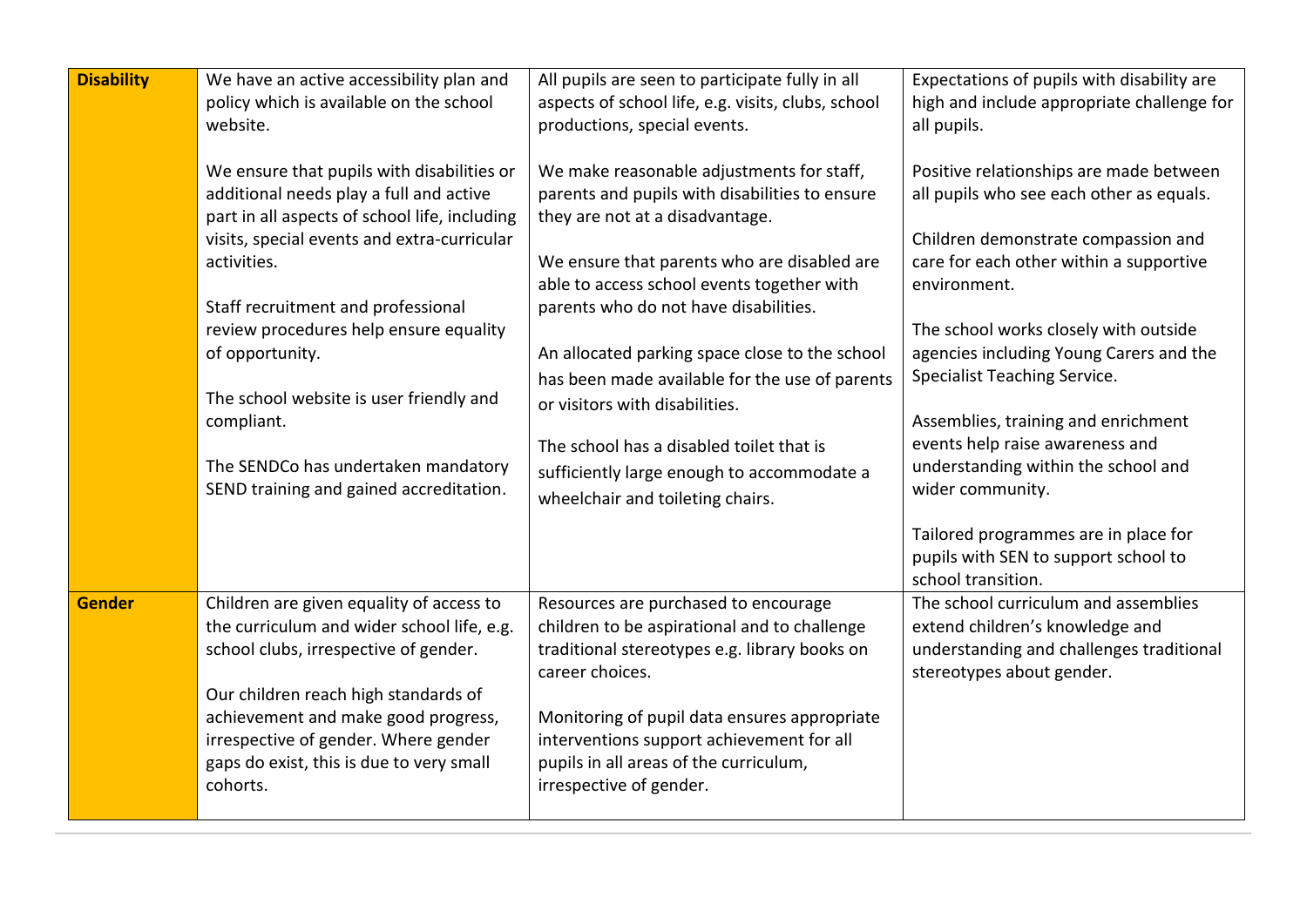|                                      | Staff recruitment and professional<br>review procedures help ensure equality                                                                                                                                                                                                                                                                                    |                                                                                                                                                                                                                                                                                             |                                                                                                                                                                                                                                                                                                                                                                                                                                                                                                          |
|--------------------------------------|-----------------------------------------------------------------------------------------------------------------------------------------------------------------------------------------------------------------------------------------------------------------------------------------------------------------------------------------------------------------|---------------------------------------------------------------------------------------------------------------------------------------------------------------------------------------------------------------------------------------------------------------------------------------------|----------------------------------------------------------------------------------------------------------------------------------------------------------------------------------------------------------------------------------------------------------------------------------------------------------------------------------------------------------------------------------------------------------------------------------------------------------------------------------------------------------|
| <b>Gender</b><br><b>Reassignment</b> | of opportunity.<br>Staff and governor recruitment and<br>professional review procedures help<br>ensure equality of opportunity.                                                                                                                                                                                                                                 | The school has a strong ethos of equality and<br>tolerance.                                                                                                                                                                                                                                 | The school promotes inclusion for all<br>members of the community.                                                                                                                                                                                                                                                                                                                                                                                                                                       |
| <b>Pregnancy</b><br>and Maternity    | The school ensures entitlements to<br>Paternity and Maternity Leave are met.<br>Line management support is in place.<br>The school supports spouses wishing to<br>attend medical appointments during<br>pregnancy.<br>The school supports flexible working as<br>far as possible for teachers returning<br>from maternity leave and for those with<br>children. | Staff support needs during pregnancy are<br>reviewed regularly with the line manager.                                                                                                                                                                                                       | A strong team ethos helps foster a<br>supportive environment for all staff.                                                                                                                                                                                                                                                                                                                                                                                                                              |
| Age                                  | There is a wide age profile of staff and<br>governors at the school.<br>Grandparents and parents frequently<br>volunteer in school.<br>We are a member of the U3A reading<br>scheme and currently have 5 voluntary<br>readers on our books.<br>Staff recruitment and professional<br>review procedures help ensure equality<br>of opportunity.                  | As a school we celebrate the opportunities<br>that are presented through a community with<br>a wide age profile.<br>Children are encouraged to think of the needs<br>of others (e.g. donating Harvest produce to<br>the elderly, donating to Children in Need, The<br>Royal British Legion] | Members of the community are invited<br>into school to talk about their experiences<br>of life when they were a child.<br>The school makes itself available as a<br>resource for the village Youth Church<br>which is attended by children from the<br>age of 5-18 year olds from the local<br>community.<br>The school has an active collaboration<br>with Gracewells Care Home for the<br>elderly. The children and residents take<br>part in regular joint activities, e.g. art,<br>music, gardening. |